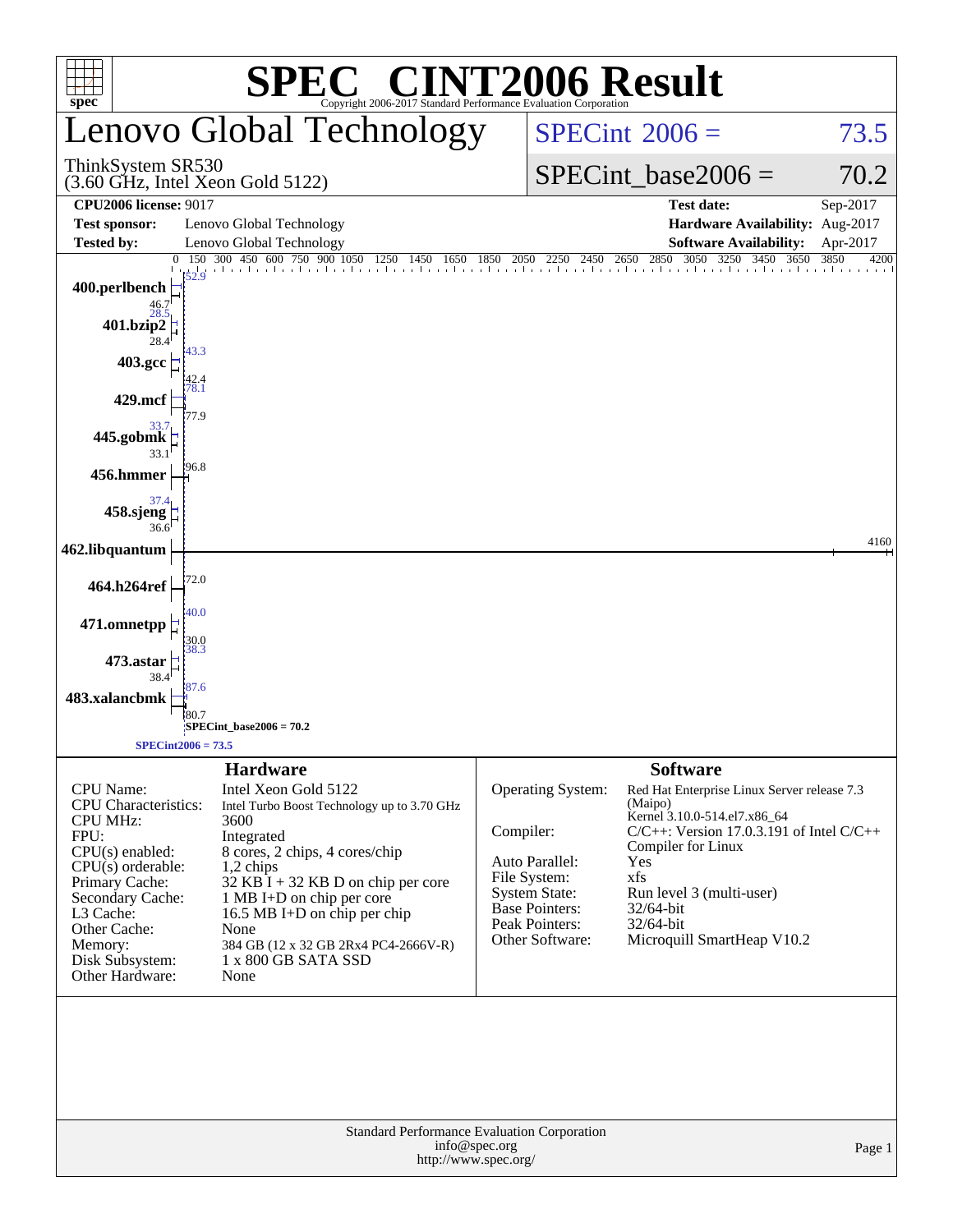

## enovo Global Technology

#### ThinkSystem SR530

(3.60 GHz, Intel Xeon Gold 5122)

 $SPECint2006 = 73.5$  $SPECint2006 = 73.5$ 

### SPECint base2006 =  $70.2$

**[Test sponsor:](http://www.spec.org/auto/cpu2006/Docs/result-fields.html#Testsponsor)** Lenovo Global Technology **[Hardware Availability:](http://www.spec.org/auto/cpu2006/Docs/result-fields.html#HardwareAvailability)** Aug-2017

**[CPU2006 license:](http://www.spec.org/auto/cpu2006/Docs/result-fields.html#CPU2006license)** 9017 **[Test date:](http://www.spec.org/auto/cpu2006/Docs/result-fields.html#Testdate)** Sep-2017 **[Tested by:](http://www.spec.org/auto/cpu2006/Docs/result-fields.html#Testedby)** Lenovo Global Technology **[Software Availability:](http://www.spec.org/auto/cpu2006/Docs/result-fields.html#SoftwareAvailability)** Apr-2017

#### **[Results Table](http://www.spec.org/auto/cpu2006/Docs/result-fields.html#ResultsTable)**

|                                                                                                          | <b>Base</b>    |       |                |              |                |       | <b>Peak</b>    |              |                |              |                |              |
|----------------------------------------------------------------------------------------------------------|----------------|-------|----------------|--------------|----------------|-------|----------------|--------------|----------------|--------------|----------------|--------------|
| <b>Benchmark</b>                                                                                         | <b>Seconds</b> | Ratio | <b>Seconds</b> | <b>Ratio</b> | <b>Seconds</b> | Ratio | <b>Seconds</b> | <b>Ratio</b> | <b>Seconds</b> | <b>Ratio</b> | <b>Seconds</b> | <b>Ratio</b> |
| 400.perlbench                                                                                            | 209            | 46.7  | 209            | 46.7         | 210            | 46.5  | 184            | 53.0         | 185            | 52.8         | 185            | <u>52.9</u>  |
| 401.bzip2                                                                                                | 339            | 28.4  | 340            | 28.4         | 341            | 28.3  | 338            | 28.5         | 339            | 28.5         | 339            | 28.5         |
| $403.\mathrm{gcc}$                                                                                       | 190            | 42.4  | 190            | 42.5         | 190            | 42.3  | 186            | 43.4         | 186            | 43.3         | 186            | 43.3         |
| $429$ mcf                                                                                                | 115            | 79.2  | 117            | 77.9         | 117            | 77.8  | 117            | 78.1         | 117            | 78.1         | 116            | 78.4         |
| $445$ .gobmk                                                                                             | 317            | 33.1  | 317            | 33.1         | 317            | 33.1  | 312            | 33.7         | 311            | 33.7         | 312            | 33.7         |
| $456.$ hmmer                                                                                             | 96.4           | 96.8  | 96.3           | 96.9         | 97.3           | 95.9  | 96.4           | 96.8         | 96.3           | 96.9         | 97.3           | 95.9         |
| $458$ .sjeng                                                                                             | 330            | 36.6  | 330            | 36.7         | 330            | 36.6  | 324            | 37.4         | 324            | 37.3         | 324            | 37.4         |
| 462.libquantum                                                                                           | 4.98           | 4160  | 5.38           | 3850         | 4.93           | 4200  | 4.98           | 4160         | 5.38           | 3850         | 4.93           | 4200         |
| 464.h264ref                                                                                              | 307            | 72.0  | 308            | 71.9         | 306            | 72.3  | 307            | 72.0         | 308            | 71.9         | 306            | 72.3         |
| $ 471$ .omnetpp                                                                                          | 207            | 30.3  | 209            | 30.0         | 211            | 29.6  | 159            | 39.3         | 156            | 40.1         | 156            | 40.0         |
| $473$ . astar                                                                                            | 183            | 38.3  | 182            | 38.5         | 183            | 38.4  | 183            | 38.4         | 183            | 38.3         | 183            | <u>38.3</u>  |
| 483.xalancbmk                                                                                            | 86.7           | 79.6  | 84.8           | 81.3         | 85.5           | 80.7  | 78.9           | 87.4         | 78.5           | 87.9         | 78.8           | 87.6         |
| Results appear in the order in which they were run. Bold underlined text indicates a median measurement. |                |       |                |              |                |       |                |              |                |              |                |              |

#### **[Submit Notes](http://www.spec.org/auto/cpu2006/Docs/result-fields.html#SubmitNotes)**

The config file option 'submit' was used.

### **[Operating System Notes](http://www.spec.org/auto/cpu2006/Docs/result-fields.html#OperatingSystemNotes)**

Stack size set to unlimited using "ulimit -s unlimited"

### **[Platform Notes](http://www.spec.org/auto/cpu2006/Docs/result-fields.html#PlatformNotes)**

Standard Performance Evaluation Corporation [info@spec.org](mailto:info@spec.org) BIOS configuration: Operating Mode set to Maximum Performance Hyper-Threading set to Disable Per Core P-state set to Disable LLC dead line alloc set to Disable Sysinfo program /home/cpu2006-1.2-ic17.0u3/config/sysinfo.rev6993 Revision 6993 of 2015-11-06 (b5e8d4b4eb51ed28d7f98696cbe290c1) running on localhost.localdomain Tue Sep 5 09:47:20 2017 This section contains SUT (System Under Test) info as seen by some common utilities. To remove or add to this section, see: <http://www.spec.org/cpu2006/Docs/config.html#sysinfo> From /proc/cpuinfo model name : Intel(R) Xeon(R) Gold 5122 CPU @ 3.60GHz 2 "physical id"s (chips) 8 "processors" cores, siblings (Caution: counting these is hw and system dependent. The following excerpts from /proc/cpuinfo might not be reliable. Use with Continued on next page

<http://www.spec.org/>

Page 2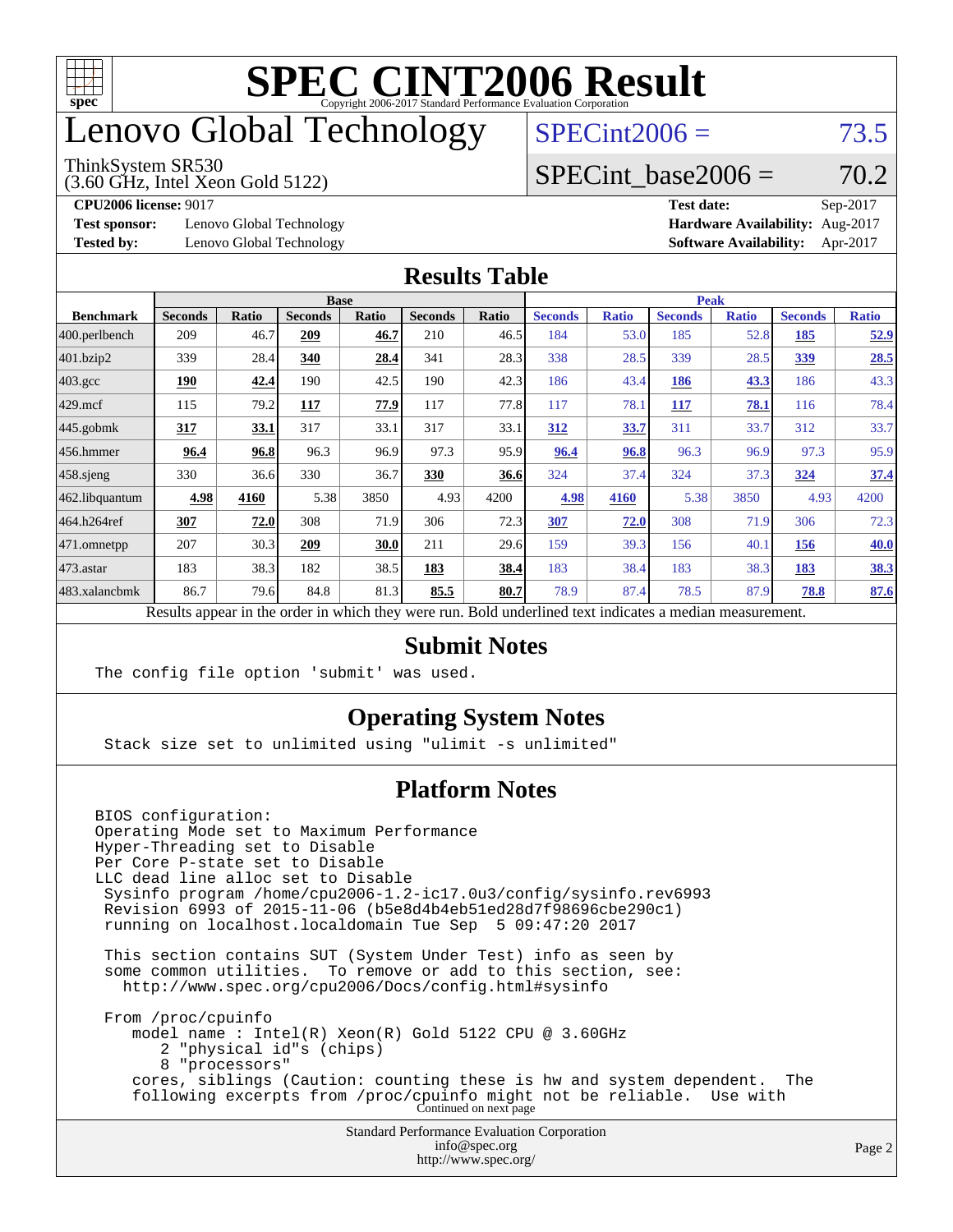

## enovo Global Technology

 $SPECint2006 = 73.5$  $SPECint2006 = 73.5$ 

(3.60 GHz, Intel Xeon Gold 5122) ThinkSystem SR530

SPECint base2006 =  $70.2$ 

**[Test sponsor:](http://www.spec.org/auto/cpu2006/Docs/result-fields.html#Testsponsor)** Lenovo Global Technology **[Hardware Availability:](http://www.spec.org/auto/cpu2006/Docs/result-fields.html#HardwareAvailability)** Aug-2017 **[Tested by:](http://www.spec.org/auto/cpu2006/Docs/result-fields.html#Testedby)** Lenovo Global Technology **[Software Availability:](http://www.spec.org/auto/cpu2006/Docs/result-fields.html#SoftwareAvailability)** Apr-2017

**[CPU2006 license:](http://www.spec.org/auto/cpu2006/Docs/result-fields.html#CPU2006license)** 9017 **[Test date:](http://www.spec.org/auto/cpu2006/Docs/result-fields.html#Testdate)** Sep-2017

#### **[Platform Notes \(Continued\)](http://www.spec.org/auto/cpu2006/Docs/result-fields.html#PlatformNotes)**

Standard Performance Evaluation Corporation caution.) cpu cores : 4 siblings : 4 physical 0: cores 1 5 9 13 physical 1: cores 2 3 4 10 cache size : 16896 KB From /proc/meminfo MemTotal: 395698044 kB HugePages\_Total: 0<br>Hugepagesize: 2048 kB Hugepagesize: From /etc/\*release\* /etc/\*version\* os-release: NAME="Red Hat Enterprise Linux Server" VERSION="7.3 (Maipo)" ID="rhel" ID\_LIKE="fedora" VERSION\_ID="7.3" PRETTY\_NAME="Red Hat Enterprise Linux Server 7.3 (Maipo)" ANSI\_COLOR="0;31" CPE\_NAME="cpe:/o:redhat:enterprise\_linux:7.3:GA:server" redhat-release: Red Hat Enterprise Linux Server release 7.3 (Maipo) system-release: Red Hat Enterprise Linux Server release 7.3 (Maipo) system-release-cpe: cpe:/o:redhat:enterprise\_linux:7.3:ga:server uname -a: Linux localhost.localdomain 3.10.0-514.el7.x86\_64 #1 SMP Wed Oct 19 11:24:13 EDT 2016 x86\_64 x86\_64 x86\_64 GNU/Linux run-level 3 Sep 5 05:35 SPEC is set to: /home/cpu2006-1.2-ic17.0u3 Filesystem Type Size Used Avail Use% Mounted on<br>
/dev/mapper/rhel-home xfs 689G 18G 672G 3% /home /dev/mapper/rhel-home xfs Additional information from dmidecode: Warning: Use caution when you interpret this section. The 'dmidecode' program reads system data which is "intended to allow hardware to be accurately determined", but the intent may not be met, as there are frequent changes to hardware, firmware, and the "DMTF SMBIOS" standard. BIOS Lenovo -[TEE105Z-1.00]- 04/27/2017 Memory: 12x Hynix HMA84GR7AFR4N-VK 32 GB 2 rank 2666 MHz (End of data from sysinfo program)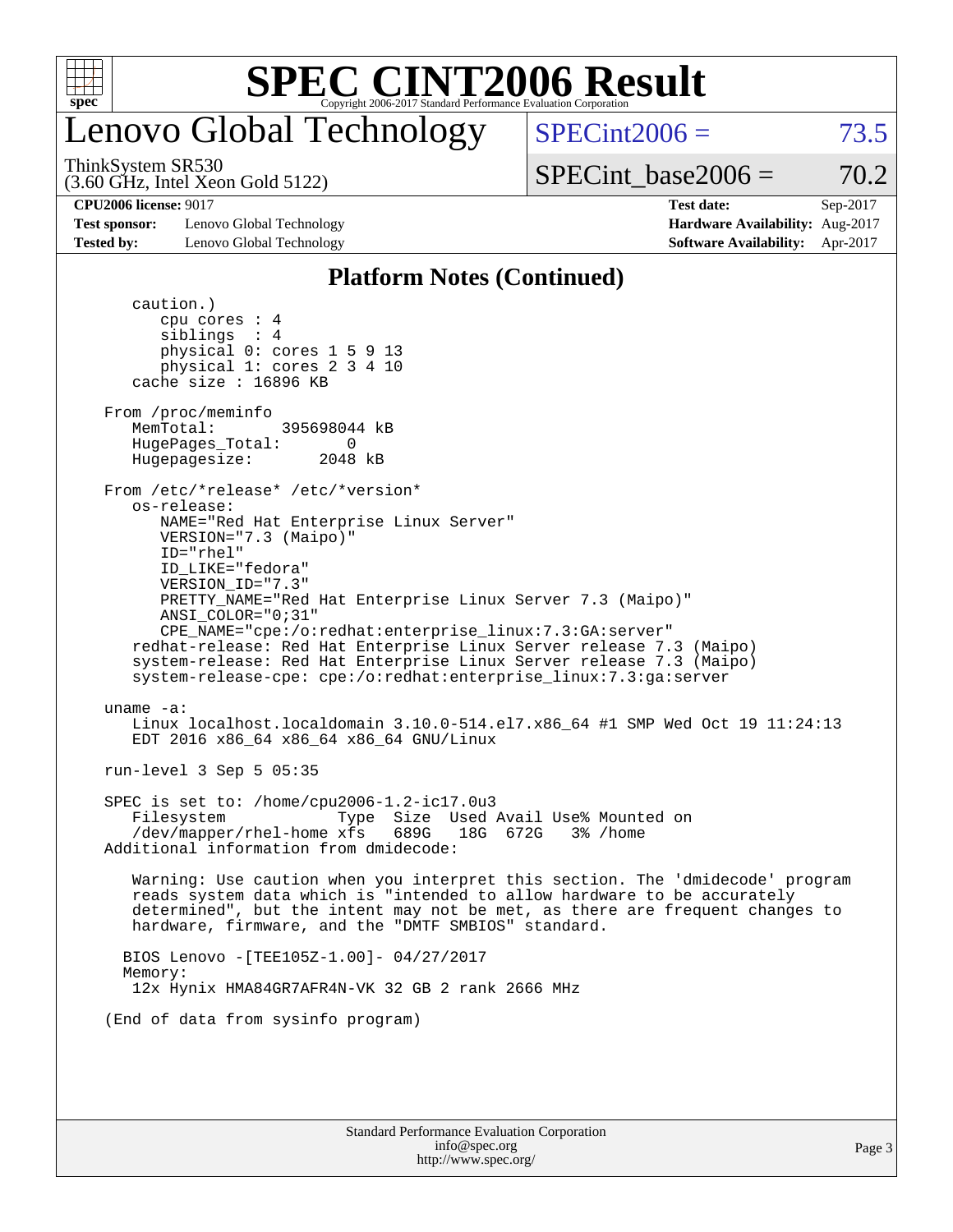

# enovo Global Technology

 $SPECint2006 = 73.5$  $SPECint2006 = 73.5$ 

(3.60 GHz, Intel Xeon Gold 5122) ThinkSystem SR530

SPECint base2006 =  $70.2$ 

**[Test sponsor:](http://www.spec.org/auto/cpu2006/Docs/result-fields.html#Testsponsor)** Lenovo Global Technology **[Hardware Availability:](http://www.spec.org/auto/cpu2006/Docs/result-fields.html#HardwareAvailability)** Aug-2017 **[Tested by:](http://www.spec.org/auto/cpu2006/Docs/result-fields.html#Testedby)** Lenovo Global Technology **[Software Availability:](http://www.spec.org/auto/cpu2006/Docs/result-fields.html#SoftwareAvailability)** Apr-2017

**[CPU2006 license:](http://www.spec.org/auto/cpu2006/Docs/result-fields.html#CPU2006license)** 9017 **[Test date:](http://www.spec.org/auto/cpu2006/Docs/result-fields.html#Testdate)** Sep-2017

#### **[General Notes](http://www.spec.org/auto/cpu2006/Docs/result-fields.html#GeneralNotes)**

Environment variables set by runspec before the start of the run: KMP AFFINITY = "granularity=fine, compact,  $0,3$ " LD\_LIBRARY\_PATH = "/home/cpu2006-1.2-ic17.0u3/lib/ia32:/home/cpu2006-1.2-ic17.0u3/lib/intel64:/home/cpu2006-1.2-ic17.0u3/sh10.2" OMP\_NUM\_THREADS = "8"

 Binaries compiled on a system with 1x Intel Core i7-4790 CPU + 32GB RAM memory using Redhat Enterprise Linux 7.2 Transparent Huge Pages enabled by default. Filesystem page cache cleared with: shell invocation of 'sync; echo 3 > /proc/sys/vm/drop\_caches' prior to run

### **[Base Compiler Invocation](http://www.spec.org/auto/cpu2006/Docs/result-fields.html#BaseCompilerInvocation)**

[C benchmarks](http://www.spec.org/auto/cpu2006/Docs/result-fields.html#Cbenchmarks): [icc -m64](http://www.spec.org/cpu2006/results/res2017q4/cpu2006-20170914-49343.flags.html#user_CCbase_intel_icc_64bit_bda6cc9af1fdbb0edc3795bac97ada53)

[C++ benchmarks:](http://www.spec.org/auto/cpu2006/Docs/result-fields.html#CXXbenchmarks) [icpc -m64](http://www.spec.org/cpu2006/results/res2017q4/cpu2006-20170914-49343.flags.html#user_CXXbase_intel_icpc_64bit_fc66a5337ce925472a5c54ad6a0de310)

### **[Base Portability Flags](http://www.spec.org/auto/cpu2006/Docs/result-fields.html#BasePortabilityFlags)**

 400.perlbench: [-DSPEC\\_CPU\\_LP64](http://www.spec.org/cpu2006/results/res2017q4/cpu2006-20170914-49343.flags.html#b400.perlbench_basePORTABILITY_DSPEC_CPU_LP64) [-DSPEC\\_CPU\\_LINUX\\_X64](http://www.spec.org/cpu2006/results/res2017q4/cpu2006-20170914-49343.flags.html#b400.perlbench_baseCPORTABILITY_DSPEC_CPU_LINUX_X64) 401.bzip2: [-DSPEC\\_CPU\\_LP64](http://www.spec.org/cpu2006/results/res2017q4/cpu2006-20170914-49343.flags.html#suite_basePORTABILITY401_bzip2_DSPEC_CPU_LP64) 403.gcc: [-DSPEC\\_CPU\\_LP64](http://www.spec.org/cpu2006/results/res2017q4/cpu2006-20170914-49343.flags.html#suite_basePORTABILITY403_gcc_DSPEC_CPU_LP64) 429.mcf: [-DSPEC\\_CPU\\_LP64](http://www.spec.org/cpu2006/results/res2017q4/cpu2006-20170914-49343.flags.html#suite_basePORTABILITY429_mcf_DSPEC_CPU_LP64) 445.gobmk: [-DSPEC\\_CPU\\_LP64](http://www.spec.org/cpu2006/results/res2017q4/cpu2006-20170914-49343.flags.html#suite_basePORTABILITY445_gobmk_DSPEC_CPU_LP64) 456.hmmer: [-DSPEC\\_CPU\\_LP64](http://www.spec.org/cpu2006/results/res2017q4/cpu2006-20170914-49343.flags.html#suite_basePORTABILITY456_hmmer_DSPEC_CPU_LP64) 458.sjeng: [-DSPEC\\_CPU\\_LP64](http://www.spec.org/cpu2006/results/res2017q4/cpu2006-20170914-49343.flags.html#suite_basePORTABILITY458_sjeng_DSPEC_CPU_LP64) 462.libquantum: [-DSPEC\\_CPU\\_LP64](http://www.spec.org/cpu2006/results/res2017q4/cpu2006-20170914-49343.flags.html#suite_basePORTABILITY462_libquantum_DSPEC_CPU_LP64) [-DSPEC\\_CPU\\_LINUX](http://www.spec.org/cpu2006/results/res2017q4/cpu2006-20170914-49343.flags.html#b462.libquantum_baseCPORTABILITY_DSPEC_CPU_LINUX) 464.h264ref: [-DSPEC\\_CPU\\_LP64](http://www.spec.org/cpu2006/results/res2017q4/cpu2006-20170914-49343.flags.html#suite_basePORTABILITY464_h264ref_DSPEC_CPU_LP64) 471.omnetpp: [-DSPEC\\_CPU\\_LP64](http://www.spec.org/cpu2006/results/res2017q4/cpu2006-20170914-49343.flags.html#suite_basePORTABILITY471_omnetpp_DSPEC_CPU_LP64) 473.astar: [-DSPEC\\_CPU\\_LP64](http://www.spec.org/cpu2006/results/res2017q4/cpu2006-20170914-49343.flags.html#suite_basePORTABILITY473_astar_DSPEC_CPU_LP64) 483.xalancbmk: [-DSPEC\\_CPU\\_LP64](http://www.spec.org/cpu2006/results/res2017q4/cpu2006-20170914-49343.flags.html#suite_basePORTABILITY483_xalancbmk_DSPEC_CPU_LP64) [-DSPEC\\_CPU\\_LINUX](http://www.spec.org/cpu2006/results/res2017q4/cpu2006-20170914-49343.flags.html#b483.xalancbmk_baseCXXPORTABILITY_DSPEC_CPU_LINUX)

### **[Base Optimization Flags](http://www.spec.org/auto/cpu2006/Docs/result-fields.html#BaseOptimizationFlags)**

[C benchmarks](http://www.spec.org/auto/cpu2006/Docs/result-fields.html#Cbenchmarks):

[-xCORE-AVX2](http://www.spec.org/cpu2006/results/res2017q4/cpu2006-20170914-49343.flags.html#user_CCbase_f-xCORE-AVX2) [-ipo](http://www.spec.org/cpu2006/results/res2017q4/cpu2006-20170914-49343.flags.html#user_CCbase_f-ipo) [-O3](http://www.spec.org/cpu2006/results/res2017q4/cpu2006-20170914-49343.flags.html#user_CCbase_f-O3) [-no-prec-div](http://www.spec.org/cpu2006/results/res2017q4/cpu2006-20170914-49343.flags.html#user_CCbase_f-no-prec-div) [-parallel](http://www.spec.org/cpu2006/results/res2017q4/cpu2006-20170914-49343.flags.html#user_CCbase_f-parallel) [-qopt-prefetch](http://www.spec.org/cpu2006/results/res2017q4/cpu2006-20170914-49343.flags.html#user_CCbase_f-qopt-prefetch) [-auto-p32](http://www.spec.org/cpu2006/results/res2017q4/cpu2006-20170914-49343.flags.html#user_CCbase_f-auto-p32)

[C++ benchmarks:](http://www.spec.org/auto/cpu2006/Docs/result-fields.html#CXXbenchmarks)

[-xCORE-AVX2](http://www.spec.org/cpu2006/results/res2017q4/cpu2006-20170914-49343.flags.html#user_CXXbase_f-xCORE-AVX2) [-ipo](http://www.spec.org/cpu2006/results/res2017q4/cpu2006-20170914-49343.flags.html#user_CXXbase_f-ipo) [-O3](http://www.spec.org/cpu2006/results/res2017q4/cpu2006-20170914-49343.flags.html#user_CXXbase_f-O3) [-no-prec-div](http://www.spec.org/cpu2006/results/res2017q4/cpu2006-20170914-49343.flags.html#user_CXXbase_f-no-prec-div) [-qopt-prefetch](http://www.spec.org/cpu2006/results/res2017q4/cpu2006-20170914-49343.flags.html#user_CXXbase_f-qopt-prefetch) [-auto-p32](http://www.spec.org/cpu2006/results/res2017q4/cpu2006-20170914-49343.flags.html#user_CXXbase_f-auto-p32) [-Wl,-z,muldefs](http://www.spec.org/cpu2006/results/res2017q4/cpu2006-20170914-49343.flags.html#user_CXXbase_link_force_multiple1_74079c344b956b9658436fd1b6dd3a8a) [-L/sh10.2 -lsmartheap64](http://www.spec.org/cpu2006/results/res2017q4/cpu2006-20170914-49343.flags.html#user_CXXbase_SmartHeap64_63911d860fc08c15fa1d5bf319b9d8d5)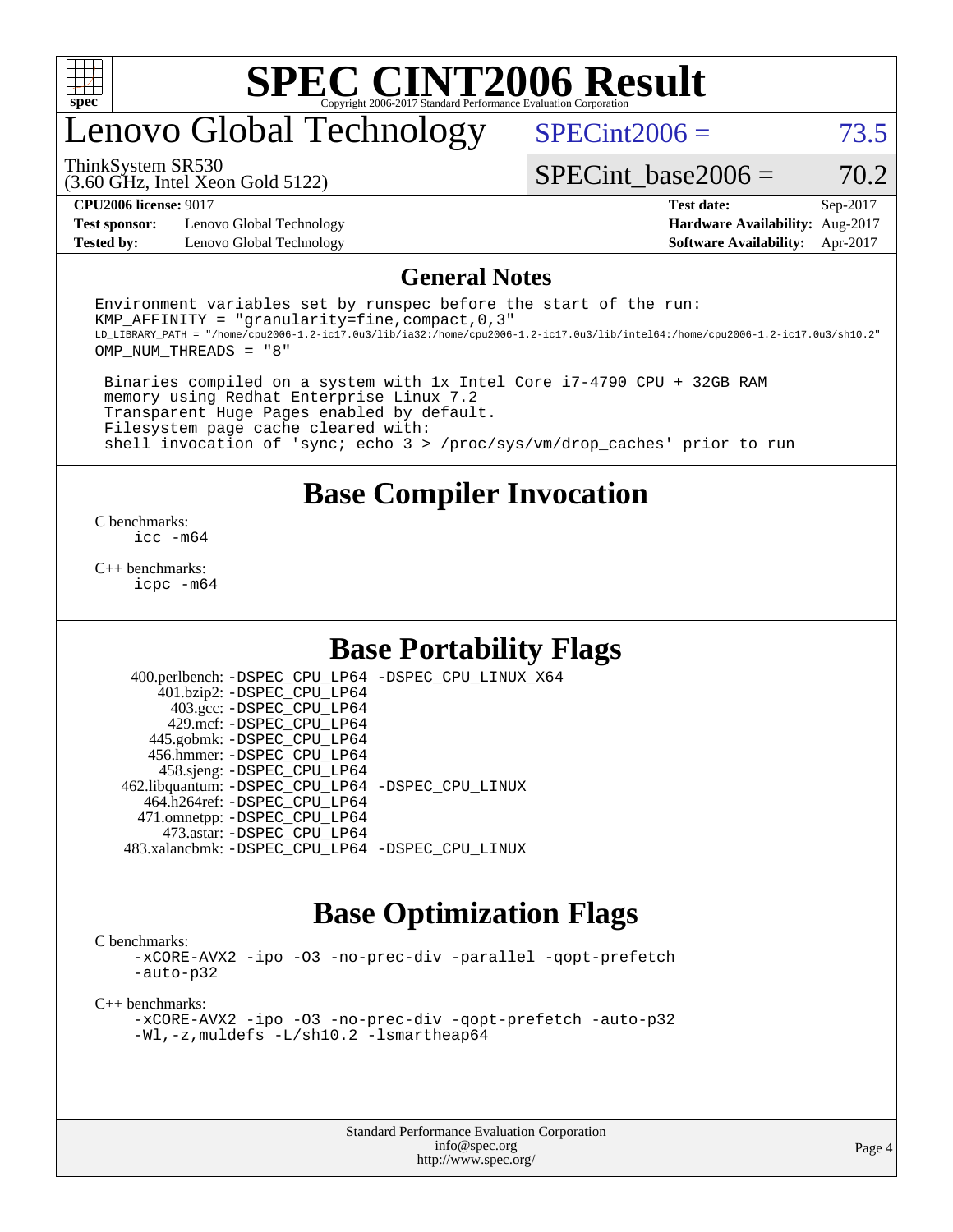

# enovo Global Technology

ThinkSystem SR530

 $SPECint2006 = 73.5$  $SPECint2006 = 73.5$ 

(3.60 GHz, Intel Xeon Gold 5122)

SPECint base2006 =  $70.2$ 

**[Test sponsor:](http://www.spec.org/auto/cpu2006/Docs/result-fields.html#Testsponsor)** Lenovo Global Technology **[Hardware Availability:](http://www.spec.org/auto/cpu2006/Docs/result-fields.html#HardwareAvailability)** Aug-2017 **[Tested by:](http://www.spec.org/auto/cpu2006/Docs/result-fields.html#Testedby)** Lenovo Global Technology **[Software Availability:](http://www.spec.org/auto/cpu2006/Docs/result-fields.html#SoftwareAvailability)** Apr-2017

**[CPU2006 license:](http://www.spec.org/auto/cpu2006/Docs/result-fields.html#CPU2006license)** 9017 **[Test date:](http://www.spec.org/auto/cpu2006/Docs/result-fields.html#Testdate)** Sep-2017

### **[Base Other Flags](http://www.spec.org/auto/cpu2006/Docs/result-fields.html#BaseOtherFlags)**

[C benchmarks](http://www.spec.org/auto/cpu2006/Docs/result-fields.html#Cbenchmarks):

403.gcc: [-Dalloca=\\_alloca](http://www.spec.org/cpu2006/results/res2017q4/cpu2006-20170914-49343.flags.html#b403.gcc_baseEXTRA_CFLAGS_Dalloca_be3056838c12de2578596ca5467af7f3)

### **[Peak Compiler Invocation](http://www.spec.org/auto/cpu2006/Docs/result-fields.html#PeakCompilerInvocation)**

[C benchmarks \(except as noted below\)](http://www.spec.org/auto/cpu2006/Docs/result-fields.html#Cbenchmarksexceptasnotedbelow):

[icc -m64](http://www.spec.org/cpu2006/results/res2017q4/cpu2006-20170914-49343.flags.html#user_CCpeak_intel_icc_64bit_bda6cc9af1fdbb0edc3795bac97ada53)

400.perlbench: [icc -m32 -L/opt/intel/compilers\\_and\\_libraries\\_2017/linux/lib/ia32](http://www.spec.org/cpu2006/results/res2017q4/cpu2006-20170914-49343.flags.html#user_peakCCLD400_perlbench_intel_icc_c29f3ff5a7ed067b11e4ec10a03f03ae)

445.gobmk: [icc -m32 -L/opt/intel/compilers\\_and\\_libraries\\_2017/linux/lib/ia32](http://www.spec.org/cpu2006/results/res2017q4/cpu2006-20170914-49343.flags.html#user_peakCCLD445_gobmk_intel_icc_c29f3ff5a7ed067b11e4ec10a03f03ae)

[C++ benchmarks \(except as noted below\):](http://www.spec.org/auto/cpu2006/Docs/result-fields.html#CXXbenchmarksexceptasnotedbelow)

[icc -m32 -L/opt/intel/compilers\\_and\\_libraries\\_2017/linux/lib/ia32](http://www.spec.org/cpu2006/results/res2017q4/cpu2006-20170914-49343.flags.html#user_CXXpeak_intel_icc_c29f3ff5a7ed067b11e4ec10a03f03ae)

473.astar: [icpc -m64](http://www.spec.org/cpu2006/results/res2017q4/cpu2006-20170914-49343.flags.html#user_peakCXXLD473_astar_intel_icpc_64bit_fc66a5337ce925472a5c54ad6a0de310)

### **[Peak Portability Flags](http://www.spec.org/auto/cpu2006/Docs/result-fields.html#PeakPortabilityFlags)**

 400.perlbench: [-D\\_FILE\\_OFFSET\\_BITS=64](http://www.spec.org/cpu2006/results/res2017q4/cpu2006-20170914-49343.flags.html#user_peakPORTABILITY400_perlbench_file_offset_bits_64_438cf9856305ebd76870a2c6dc2689ab) [-DSPEC\\_CPU\\_LINUX\\_IA32](http://www.spec.org/cpu2006/results/res2017q4/cpu2006-20170914-49343.flags.html#b400.perlbench_peakCPORTABILITY_DSPEC_CPU_LINUX_IA32) 401.bzip2: [-DSPEC\\_CPU\\_LP64](http://www.spec.org/cpu2006/results/res2017q4/cpu2006-20170914-49343.flags.html#suite_peakPORTABILITY401_bzip2_DSPEC_CPU_LP64) 403.gcc: [-DSPEC\\_CPU\\_LP64](http://www.spec.org/cpu2006/results/res2017q4/cpu2006-20170914-49343.flags.html#suite_peakPORTABILITY403_gcc_DSPEC_CPU_LP64) 429.mcf: [-DSPEC\\_CPU\\_LP64](http://www.spec.org/cpu2006/results/res2017q4/cpu2006-20170914-49343.flags.html#suite_peakPORTABILITY429_mcf_DSPEC_CPU_LP64) 445.gobmk: [-D\\_FILE\\_OFFSET\\_BITS=64](http://www.spec.org/cpu2006/results/res2017q4/cpu2006-20170914-49343.flags.html#user_peakPORTABILITY445_gobmk_file_offset_bits_64_438cf9856305ebd76870a2c6dc2689ab) 456.hmmer: [-DSPEC\\_CPU\\_LP64](http://www.spec.org/cpu2006/results/res2017q4/cpu2006-20170914-49343.flags.html#suite_peakPORTABILITY456_hmmer_DSPEC_CPU_LP64) 458.sjeng: [-DSPEC\\_CPU\\_LP64](http://www.spec.org/cpu2006/results/res2017q4/cpu2006-20170914-49343.flags.html#suite_peakPORTABILITY458_sjeng_DSPEC_CPU_LP64) 462.libquantum: [-DSPEC\\_CPU\\_LP64](http://www.spec.org/cpu2006/results/res2017q4/cpu2006-20170914-49343.flags.html#suite_peakPORTABILITY462_libquantum_DSPEC_CPU_LP64) [-DSPEC\\_CPU\\_LINUX](http://www.spec.org/cpu2006/results/res2017q4/cpu2006-20170914-49343.flags.html#b462.libquantum_peakCPORTABILITY_DSPEC_CPU_LINUX) 464.h264ref: [-DSPEC\\_CPU\\_LP64](http://www.spec.org/cpu2006/results/res2017q4/cpu2006-20170914-49343.flags.html#suite_peakPORTABILITY464_h264ref_DSPEC_CPU_LP64) 471.omnetpp: [-D\\_FILE\\_OFFSET\\_BITS=64](http://www.spec.org/cpu2006/results/res2017q4/cpu2006-20170914-49343.flags.html#user_peakPORTABILITY471_omnetpp_file_offset_bits_64_438cf9856305ebd76870a2c6dc2689ab) 473.astar: [-DSPEC\\_CPU\\_LP64](http://www.spec.org/cpu2006/results/res2017q4/cpu2006-20170914-49343.flags.html#suite_peakPORTABILITY473_astar_DSPEC_CPU_LP64) 483.xalancbmk: [-D\\_FILE\\_OFFSET\\_BITS=64](http://www.spec.org/cpu2006/results/res2017q4/cpu2006-20170914-49343.flags.html#user_peakPORTABILITY483_xalancbmk_file_offset_bits_64_438cf9856305ebd76870a2c6dc2689ab) [-DSPEC\\_CPU\\_LINUX](http://www.spec.org/cpu2006/results/res2017q4/cpu2006-20170914-49343.flags.html#b483.xalancbmk_peakCXXPORTABILITY_DSPEC_CPU_LINUX)

### **[Peak Optimization Flags](http://www.spec.org/auto/cpu2006/Docs/result-fields.html#PeakOptimizationFlags)**

[C benchmarks](http://www.spec.org/auto/cpu2006/Docs/result-fields.html#Cbenchmarks):

 400.perlbench: [-prof-gen](http://www.spec.org/cpu2006/results/res2017q4/cpu2006-20170914-49343.flags.html#user_peakPASS1_CFLAGSPASS1_LDCFLAGS400_perlbench_prof_gen_e43856698f6ca7b7e442dfd80e94a8fc)(pass 1) [-prof-use](http://www.spec.org/cpu2006/results/res2017q4/cpu2006-20170914-49343.flags.html#user_peakPASS2_CFLAGSPASS2_LDCFLAGS400_perlbench_prof_use_bccf7792157ff70d64e32fe3e1250b55)(pass 2) [-xCORE-AVX2](http://www.spec.org/cpu2006/results/res2017q4/cpu2006-20170914-49343.flags.html#user_peakPASS2_CFLAGSPASS2_LDCFLAGS400_perlbench_f-xCORE-AVX2)(pass 2) [-par-num-threads=1](http://www.spec.org/cpu2006/results/res2017q4/cpu2006-20170914-49343.flags.html#user_peakPASS1_CFLAGSPASS1_LDCFLAGS400_perlbench_par_num_threads_786a6ff141b4e9e90432e998842df6c2)(pass 1) [-ipo](http://www.spec.org/cpu2006/results/res2017q4/cpu2006-20170914-49343.flags.html#user_peakPASS2_CFLAGSPASS2_LDCFLAGS400_perlbench_f-ipo)(pass 2) [-O3](http://www.spec.org/cpu2006/results/res2017q4/cpu2006-20170914-49343.flags.html#user_peakPASS2_CFLAGSPASS2_LDCFLAGS400_perlbench_f-O3)(pass 2) [-no-prec-div](http://www.spec.org/cpu2006/results/res2017q4/cpu2006-20170914-49343.flags.html#user_peakPASS2_CFLAGSPASS2_LDCFLAGS400_perlbench_f-no-prec-div)(pass 2) [-qopt-prefetch](http://www.spec.org/cpu2006/results/res2017q4/cpu2006-20170914-49343.flags.html#user_peakCOPTIMIZE400_perlbench_f-qopt-prefetch)

 401.bzip2: [-prof-gen](http://www.spec.org/cpu2006/results/res2017q4/cpu2006-20170914-49343.flags.html#user_peakPASS1_CFLAGSPASS1_LDCFLAGS401_bzip2_prof_gen_e43856698f6ca7b7e442dfd80e94a8fc)(pass 1) [-prof-use](http://www.spec.org/cpu2006/results/res2017q4/cpu2006-20170914-49343.flags.html#user_peakPASS2_CFLAGSPASS2_LDCFLAGS401_bzip2_prof_use_bccf7792157ff70d64e32fe3e1250b55)(pass 2) [-xCORE-AVX2](http://www.spec.org/cpu2006/results/res2017q4/cpu2006-20170914-49343.flags.html#user_peakPASS2_CFLAGSPASS2_LDCFLAGS401_bzip2_f-xCORE-AVX2)(pass 2)  $-par-num-threads=1(pass 1) -ipo(pass 2) -O3(pass 2)$  $-par-num-threads=1(pass 1) -ipo(pass 2) -O3(pass 2)$  $-par-num-threads=1(pass 1) -ipo(pass 2) -O3(pass 2)$  $-par-num-threads=1(pass 1) -ipo(pass 2) -O3(pass 2)$  $-par-num-threads=1(pass 1) -ipo(pass 2) -O3(pass 2)$  $-par-num-threads=1(pass 1) -ipo(pass 2) -O3(pass 2)$ [-no-prec-div](http://www.spec.org/cpu2006/results/res2017q4/cpu2006-20170914-49343.flags.html#user_peakCOPTIMIZEPASS2_CFLAGSPASS2_LDCFLAGS401_bzip2_f-no-prec-div) [-auto-ilp32](http://www.spec.org/cpu2006/results/res2017q4/cpu2006-20170914-49343.flags.html#user_peakCOPTIMIZE401_bzip2_f-auto-ilp32) [-qopt-prefetch](http://www.spec.org/cpu2006/results/res2017q4/cpu2006-20170914-49343.flags.html#user_peakCOPTIMIZE401_bzip2_f-qopt-prefetch)

Continued on next page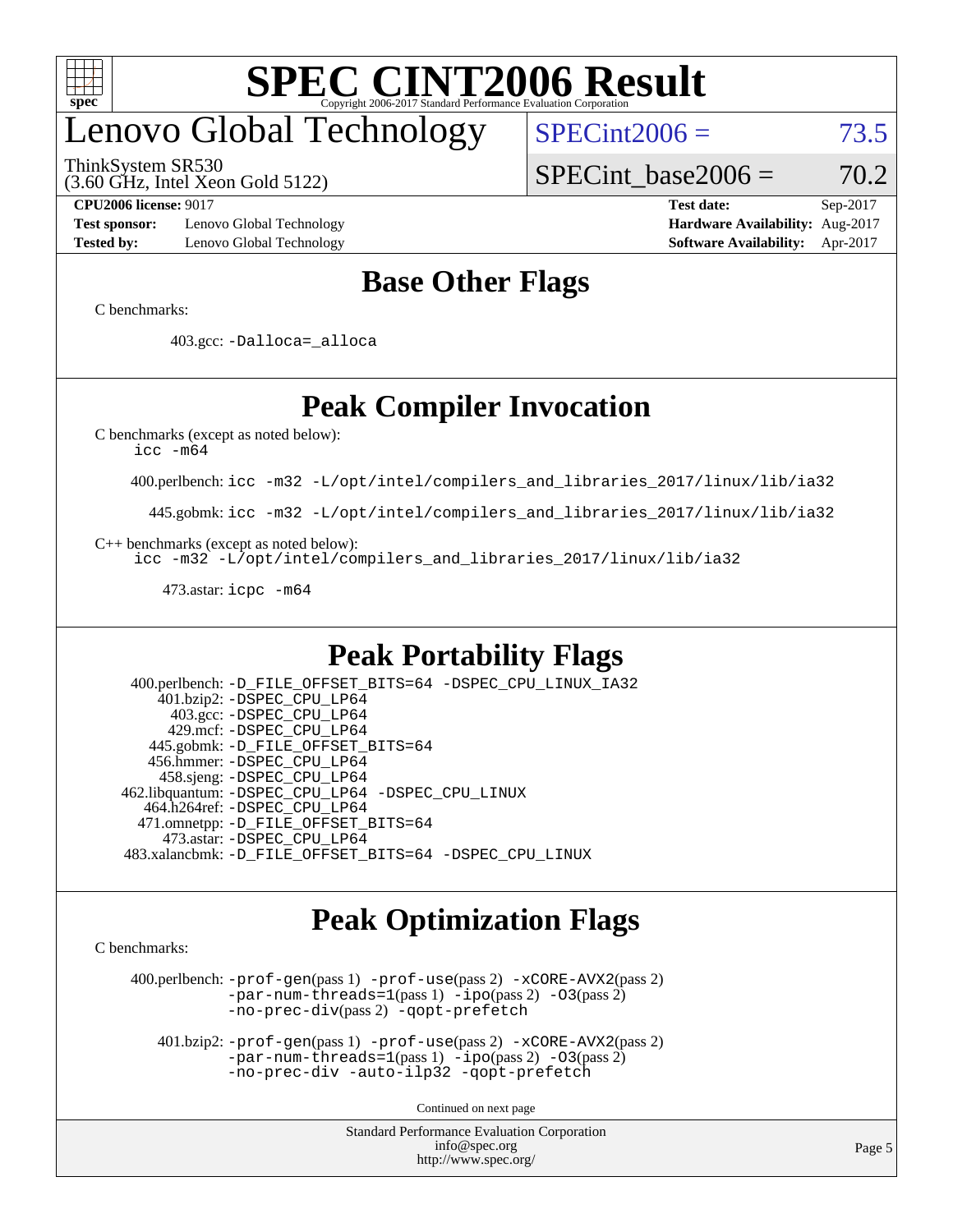

## enovo Global Technology

ThinkSystem SR530

 $SPECint2006 = 73.5$  $SPECint2006 = 73.5$ 

(3.60 GHz, Intel Xeon Gold 5122)

SPECint base2006 =  $70.2$ 

**[Test sponsor:](http://www.spec.org/auto/cpu2006/Docs/result-fields.html#Testsponsor)** Lenovo Global Technology **[Hardware Availability:](http://www.spec.org/auto/cpu2006/Docs/result-fields.html#HardwareAvailability)** Aug-2017 **[Tested by:](http://www.spec.org/auto/cpu2006/Docs/result-fields.html#Testedby)** Lenovo Global Technology **[Software Availability:](http://www.spec.org/auto/cpu2006/Docs/result-fields.html#SoftwareAvailability)** Apr-2017

**[CPU2006 license:](http://www.spec.org/auto/cpu2006/Docs/result-fields.html#CPU2006license)** 9017 **[Test date:](http://www.spec.org/auto/cpu2006/Docs/result-fields.html#Testdate)** Sep-2017

## **[Peak Optimization Flags \(Continued\)](http://www.spec.org/auto/cpu2006/Docs/result-fields.html#PeakOptimizationFlags)**

|                                        | $403.\text{sec}: -x \text{CORE-AVX2}$ -ipo -03 -no-prec-div -inline-calloc<br>-gopt-malloc-options=3 -auto-ilp32                                                                                                              |
|----------------------------------------|-------------------------------------------------------------------------------------------------------------------------------------------------------------------------------------------------------------------------------|
|                                        | 429.mcf: -xCORE-AVX2 -ipo -03 -no-prec-div -parallel<br>-gopt-prefetch -auto-p32                                                                                                                                              |
|                                        | 445.gobmk: -prof-gen(pass 1) -prof-use(pass 2) -xCORE-AVX2(pass 2)<br>$-par-num-threads=1(pass 1) -ipo(pass 2) -03(pass 2)$<br>$-no-prec-div(pass 2)$                                                                         |
| $456.$ hmmer: basepeak = yes           |                                                                                                                                                                                                                               |
|                                        | 458.sjeng: -prof-gen(pass 1) -prof-use(pass 2) -xCORE-AVX2(pass 2)<br>$-par-num-threads=1(pass 1) -ipo(pass 2) -03(pass 2)$<br>-no-prec-div(pass 2) -unroll4                                                                  |
| $462$ .libquantum: basepeak = yes      |                                                                                                                                                                                                                               |
| $464.h264 \text{ref}$ : basepeak = yes |                                                                                                                                                                                                                               |
| $C_{++}$ benchmarks:                   |                                                                                                                                                                                                                               |
|                                        | 471.omnetpp: -prof-gen(pass 1) -prof-use(pass 2) -xCORE-AVX2(pass 2)<br>$-par-num-threads=1(pass 1) -ipo(pass 2) -03(pass 2)$<br>-no-prec-div(pass 2) -qopt-ra-region-strategy=block<br>-Wl,-z, muldefs -L/sh10.2 -lsmartheap |
|                                        | 473.astar: -xCORE-AVX2 -ipo -03 -no-prec-div -qopt-prefetch<br>$-$ auto-p32 -Wl,-z, muldefs -L/sh10.2 -lsmartheap64                                                                                                           |
|                                        | 483.xalancbmk: -xCORE-AVX2 -ipo -03 -no-prec-div -qopt-prefetch<br>$-Wl$ , $-z$ , muldefs $-L/\nabla L$ , 2 $-l$ smartheap                                                                                                    |

## **[Peak Other Flags](http://www.spec.org/auto/cpu2006/Docs/result-fields.html#PeakOtherFlags)**

[C benchmarks](http://www.spec.org/auto/cpu2006/Docs/result-fields.html#Cbenchmarks):

403.gcc: [-Dalloca=\\_alloca](http://www.spec.org/cpu2006/results/res2017q4/cpu2006-20170914-49343.flags.html#b403.gcc_peakEXTRA_CFLAGS_Dalloca_be3056838c12de2578596ca5467af7f3)

The flags files that were used to format this result can be browsed at <http://www.spec.org/cpu2006/flags/Intel-ic17.0-official-linux64-revF.html> <http://www.spec.org/cpu2006/flags/Lenovo-Platform-Flags-V1.2-SKL-C.20171004.html>

You can also download the XML flags sources by saving the following links:

<http://www.spec.org/cpu2006/flags/Intel-ic17.0-official-linux64-revF.xml> <http://www.spec.org/cpu2006/flags/Lenovo-Platform-Flags-V1.2-SKL-C.20171004.xml>